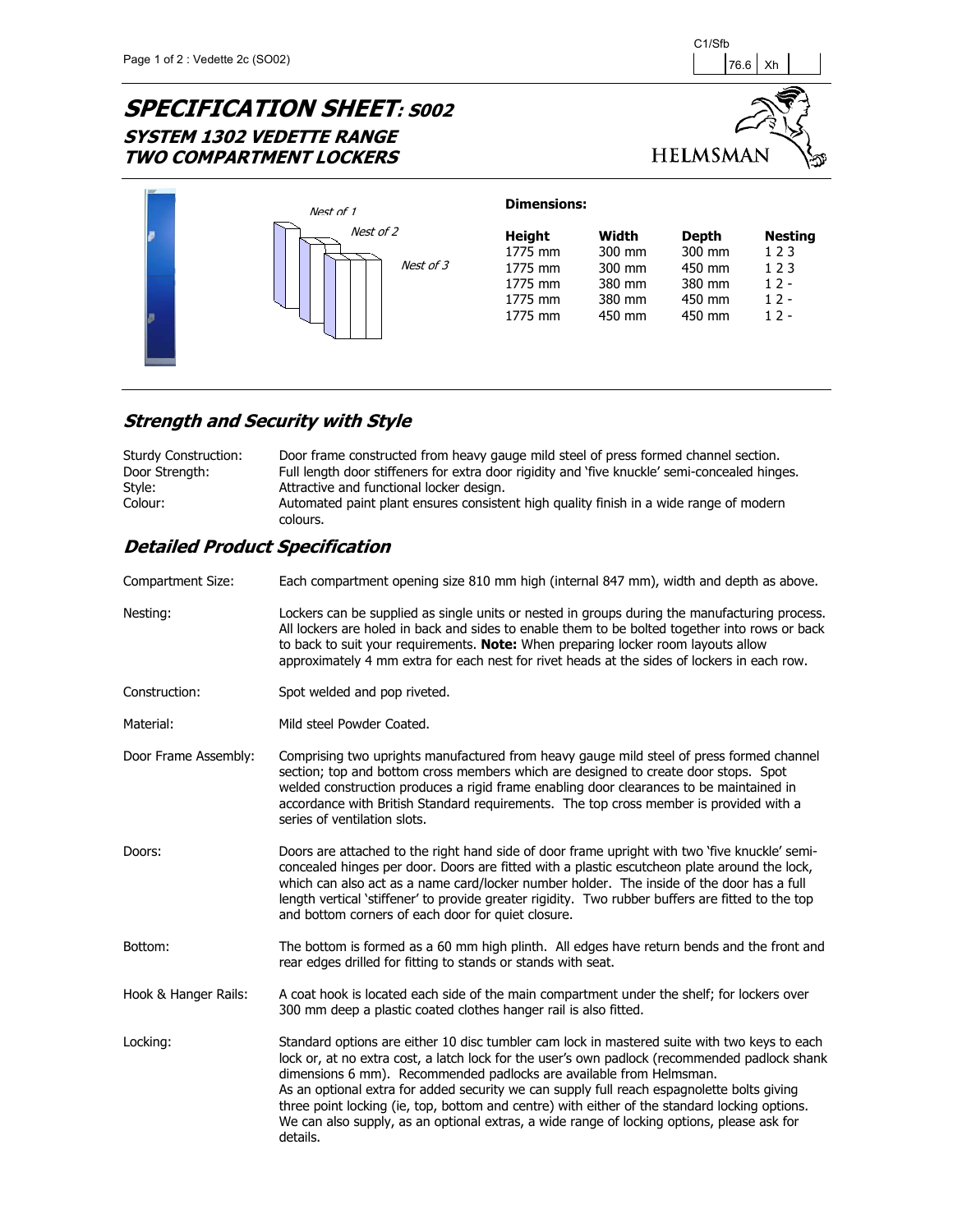$\mathbf{w}$ 

# **SPECIFICATION SHEET: S001 SYSTEM 1301 VEDETTE RANGE FULL LENGTH LOCKERS**



|  | Nest of 1              | <b>Dimensions:</b>                                                   |                                                         |                                                                |                                                            |
|--|------------------------|----------------------------------------------------------------------|---------------------------------------------------------|----------------------------------------------------------------|------------------------------------------------------------|
|  | Nest of 2<br>Nest of 3 | <b>Height</b><br>1775 mm<br>1775 mm<br>1775 mm<br>1775 mm<br>1775 mm | Width<br>300 mm<br>300 mm<br>380 mm<br>380 mm<br>450 mm | <b>Depth</b><br>300 mm<br>450 mm<br>380 mm<br>450 mm<br>450 mm | <b>Nesting</b><br>123<br>123<br>$12 -$<br>$12 -$<br>$12 -$ |

## **Strength and Security with Style**

| Sturdy Construction:<br>Door Strength: | Door frame constructed from heavy gauge mild steel of press formed channel section.<br>Full length door stiffeners for extra door rigidity and three 'five knuckle' semi-concealed<br>hinges. |
|----------------------------------------|-----------------------------------------------------------------------------------------------------------------------------------------------------------------------------------------------|
| Style:                                 | Attractive and functional locker design.                                                                                                                                                      |
| Colour:                                | Automated paint plant ensures consistent high quality finish in a wide range of modern<br>colours.                                                                                            |

| Lockers can be supplied as single units or nested in groups during the manufacturing process.<br>All lockers are holed in back and sides to enable them to be bolted together into rows or back<br>to back to suit your requirements. Note: When preparing locker room layouts allow<br>approximately 4 mm extra for each nest for rivet heads at the sides of lockers in each row.                                                                                                                                                                                           |
|-------------------------------------------------------------------------------------------------------------------------------------------------------------------------------------------------------------------------------------------------------------------------------------------------------------------------------------------------------------------------------------------------------------------------------------------------------------------------------------------------------------------------------------------------------------------------------|
| Spot welded and pop riveted.                                                                                                                                                                                                                                                                                                                                                                                                                                                                                                                                                  |
| Mild steel Powder Coated.                                                                                                                                                                                                                                                                                                                                                                                                                                                                                                                                                     |
| Comprising two uprights manufactured from heavy gauge mild steel of press formed channel<br>section; top and bottom cross members which are designed to create door stops. Spot<br>welded construction produces a rigid frame enabling door clearances to be maintained in<br>accordance with British Standard requirements. The top cross member is provided with a<br>series of ventilation slots.                                                                                                                                                                          |
| Doors are attached to the right hand side of door frame upright with three 'five knuckle' semi-<br>concealed hinges. Doors are fitted with a plastic escutcheon plate around the lock, which can<br>also act as a name card/locker number holder. The inside of the door has a full length vertical<br>'stiffener' to provide greater rigidity. Two rubber buffers are fitted to the top and bottom<br>corners of the door for quiet closure.                                                                                                                                 |
| The bottom is formed as a 60 mm high plinth. All edges have return bends and the front and<br>rear edges drilled for fitting to stands or stands with seat.                                                                                                                                                                                                                                                                                                                                                                                                                   |
| The lockers are fitted with a shelf 315 mm from the top, giving a clear 250 mm opening,<br>allowing adequate space for the average crash helmet with chin protector, or other articles.                                                                                                                                                                                                                                                                                                                                                                                       |
| A coat hook is located each side of the main compartment under the shelf; for lockers over<br>300 mm deep a plastic coated clothes hanger rail is also fitted.                                                                                                                                                                                                                                                                                                                                                                                                                |
| Standard options are either 10 disc tumbler cam lock in mastered suite with two keys to each<br>lock or, at no extra cost, a latch lock for the user's own padlock (recommended padlock shank<br>dimensions 6 mm). Recommended padlocks are available from Helmsman.<br>As an optional extra for added security we can supply full reach espagnolette bolts giving<br>three point locking (ie, top, bottom and centre) with either of the standard locking options.<br>We can also supply, as an optional extras, a wide range of locking options, please ask for<br>details. |
|                                                                                                                                                                                                                                                                                                                                                                                                                                                                                                                                                                               |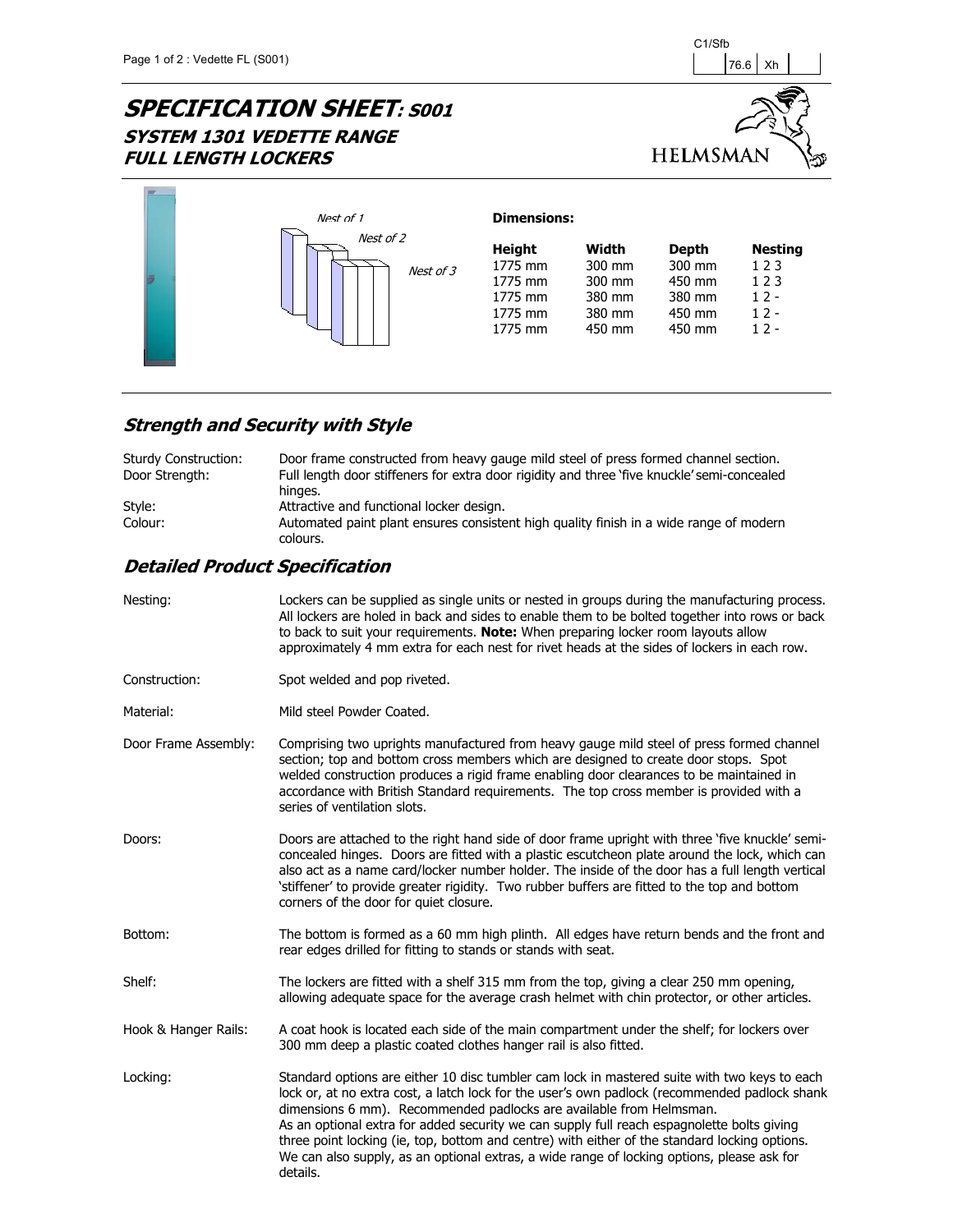

Ventilation: Ventilation is provided by a series of unique ventilation slots in the top cross member. Paint Finish: Five stage automatic degreasing and phosphating process to remove surface contamination. This base gives improved adhesion and humidity resistance. The powder is electrostatically applied prior to oven baking at the appropriate temperature. Colour Range: Standard locker frame Powder Coated colours is: "Ice". Standard door colours are: "Ice" "Black", "Rockpool", "Smoke", "White", "Skye", "Yellow", "Royale", "Forest" and "Cherry". The Helmsman general brochure illustrates these colours. Exact colour samples are available. **OPTIONAL EXTRAS:** The following can be supplied at an additional cost and, if included, will be specified in the quotation. Three Point Locking: The system provides effective and secure latching, allowing locking at three positions. Perforation: Most parts of the locker can be perforated with the unique 'Helmsman' perforation profile. Where Full Length Lockers have perforated doors it is strongly recommended that three point locking be fitted for added security. Locker Numbering: a) Number Label – Made of silver polyester, with a permanent, self-adhesive back. Numbers are printed in black and can comprise one to four digits including letters. b) Number Plate – Made of laminated plastic, white numbers on black, numbers can comprise one to four digits. c) Number Discs – Laminated plastic 25 mm diameter, white numbers on black, numbers can comprise one to four digits. The disc is holed and a split key ring is provided. Stands/with Seats: Lockers can be provided with either stands or stands with seats with or without adjustable feet. Please refer to Specification Sheet S015. Sloping Tops: Lockers can be manufactured with a sloping top. Gradient 1:3, ie 300 mm deep unit increased height at rear 100 mm 380 mm deep unit increased height at rear 126 mm 450 mm deep unit increased height at rear 150 mm End Panels: For aesthetic appearance and to protect row ends, specifically designed end panels are available. Installation: Helmsman offers a full installation service for its products.

**Bespoke:** We have the ability to customise our products to meet your requirement and space, providing solutions for awkward corners, uneven floors or even curved walls.

**After-sales Service:** All of our products are supported by the Helmsman Service team who provide technical advice, maintenance schemes, prompt delivery of replacement keys/parts and product refurbishment. Contact them on 01284 727633 or email service@helmsman.co.uk

 Health & Safety: Lockers must be firmly secured to wall or floor and fixed together in runs for safety purposes. If applicable, install in accordance with specific product instructions.

- All dimensions are nominal.
- To enable us to interpret your requirements accurately, please state at time of enquiry/order the choice of locker type, colour, locking and nesting arrangement and delivery requirement.
- The products described in this specification sheet herein are the subjects of patent, trademark, design and copyright protection or application thereof.
- In the interest of efficiency and service to our customers, the company reserves the right to modify the specifications of any of its products.



Certificate Number FM12508



Helmsman is the trading name of Sperrin Metal Products Ltd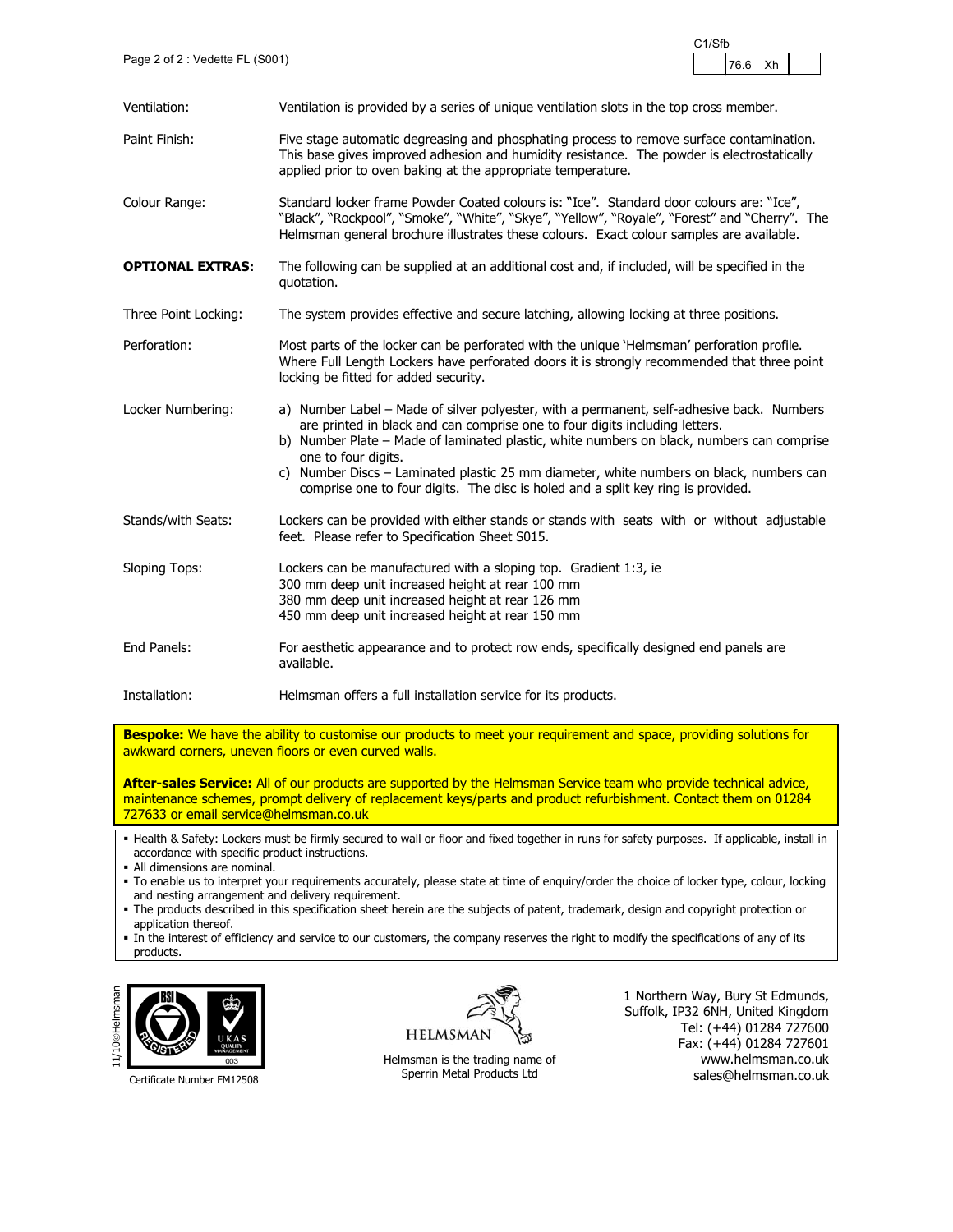

| Ventilation:            | Ventilation is provided by a series of unique ventilation slots in the top cross member.                                                                                                                                                                                                                                                                                                                                                                                                      |
|-------------------------|-----------------------------------------------------------------------------------------------------------------------------------------------------------------------------------------------------------------------------------------------------------------------------------------------------------------------------------------------------------------------------------------------------------------------------------------------------------------------------------------------|
| Paint Finish:           | Five stage automatic degreasing and phosphating process to remove surface contamination.<br>This base gives improved adhesion and humidity resistance. The powder is electrostatically<br>applied prior to oven baking at the appropriate temperature.                                                                                                                                                                                                                                        |
| Colour Range:           | Standard locker frame Powder Coated colours is: "Ice". Standard door colours are: "Ice",<br>"Black", "Rockpool", "Smoke", "White", "Skye", "Yellow", "Royale", "Forest" and "Cherry". The<br>Helmsman general brochure illustrates these colours. Exact colour samples are available.                                                                                                                                                                                                         |
| <b>OPTIONAL EXTRAS:</b> | The following can be supplied at an additional cost and, if included, will be specified in the<br>quotation.                                                                                                                                                                                                                                                                                                                                                                                  |
| Three Point Locking:    | The system provides effective and secure latching, allowing locking at three positions.                                                                                                                                                                                                                                                                                                                                                                                                       |
| Perforation:            | Most parts of the locker can be perforated with the unique 'Helmsman' perforation profile.                                                                                                                                                                                                                                                                                                                                                                                                    |
| Locker Numbering:       | a) Number Label – Made of silver polyester, with a permanent, self-adhesive back. Numbers<br>are printed in black and can comprise one to four digits including letters.<br>b) Number Plate – Made of laminated plastic, white numbers on black, numbers can comprise<br>one to four digits including letters.<br>c) Number Discs - Laminated plastic 25 mm diameter, white numbers on black, numbers can<br>comprise one to four digits. The disc is holed and a split key ring is provided. |
| Stands/with Seats:      | Lockers can be provided with either stands or stands with seats with or without adjustable<br>feet. Please refer to Specification Sheet S015.                                                                                                                                                                                                                                                                                                                                                 |
| <b>Sloping Tops:</b>    | Lockers can be manufactured with a sloping top. Gradient 1:3, ie<br>300 mm deep unit increased height at rear 100 mm<br>380 mm deep unit increased height at rear 126 mm<br>450 mm deep unit increased height at rear 150 mm                                                                                                                                                                                                                                                                  |
| End Panels:             | For aesthetic appearance and to protect row ends, specifically designed end panels are<br>available.                                                                                                                                                                                                                                                                                                                                                                                          |
| Installation:           | Helmsman offers a full installation service for its products.                                                                                                                                                                                                                                                                                                                                                                                                                                 |

**After-sales Service:** All of our products are supported by the Helmsman Service team who provide technical advice, maintenance schemes, prompt delivery of replacement keys/parts and product refurbishment. Contact them on 01284 727633 or email service@helmsman.co.uk

 Health & Safety: Lockers must be firmly secured to wall or floor and fixed together in runs for safety purposes. If applicable, install in accordance with specific product instructions.

All dimensions are nominal.

 To enable us to interpret your requirements accurately, please state at time of enquiry/order the choice of locker type, colour, locking and nesting arrangement and delivery requirement.

 The products described in this specification sheet herein are the subjects of patent, trademark, design and copyright protection or application thereof.

 In the interest of efficiency and service to our customers, the company reserves the right to modify the specifications of any of its products.



Certificate Number FM12508



Helmsman is the trading name of Sperrin Metal Products Ltd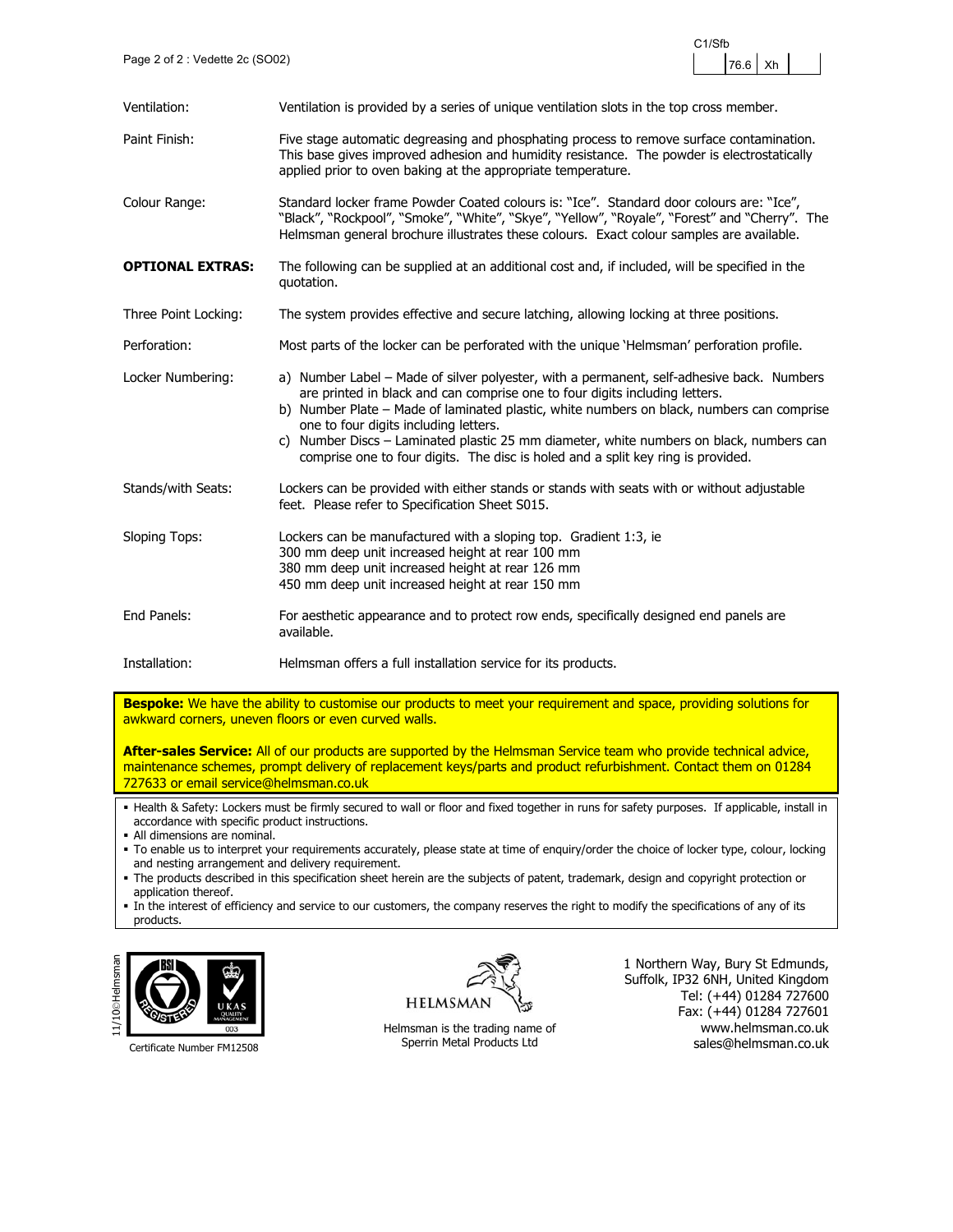## **SPECIFICATION SHEET: S003 SYSTEM 1303 VEDETTE RANGE THREE COMPARTMENT LOCKERS**





### **Strength and Security with Style**

| <b>Sturdy Construction:</b><br>Door Strength:<br>Style: | Door frame constructed from heavy gauge mild steel of press formed channel section.<br>Full length door stiffeners for extra door rigidity and two 'five knuckle' semi-concealed hinges.<br>Attractive and functional locker design. |
|---------------------------------------------------------|--------------------------------------------------------------------------------------------------------------------------------------------------------------------------------------------------------------------------------------|
| Colour:                                                 | Automated paint plant ensures consistent high quality finish in a wide range of modern                                                                                                                                               |
|                                                         | colours.                                                                                                                                                                                                                             |

| Compartment Size:    | Compartment opening size 525 mm high (internal 555 mm), width and depth as above.                                                                                                                                                                                                                                                                                                                                                                     |
|----------------------|-------------------------------------------------------------------------------------------------------------------------------------------------------------------------------------------------------------------------------------------------------------------------------------------------------------------------------------------------------------------------------------------------------------------------------------------------------|
| Nesting:             | Lockers can be supplied as single units or nested in groups during the manufacturing process.<br>All lockers are holed in back and sides to enable them to be bolted together into rows or back<br>to back to suit your requirements. Note: When preparing locker room layouts allow<br>approximately 4 mm extra for each nest for rivet heads at the sides of lockers in each row.                                                                   |
| Construction:        | Spot welded and pop riveted.                                                                                                                                                                                                                                                                                                                                                                                                                          |
| Material & Finish:   | Mild steel-Powder Coated.                                                                                                                                                                                                                                                                                                                                                                                                                             |
| Door Frame Assembly: | Comprising two uprights manufactured from heavy gauge mild steel of press formed channel<br>section; top and bottom cross members which are designed to create door stops. Spot<br>welded construction produces a rigid frame enabling door clearances to be maintained in<br>accordance with British Standard requirements. The top cross member is provided with a<br>series of ventilation slots.                                                  |
| Doors:               | Doors are attached to the right hand side of door frame upright with two 'five knuckle' semi-<br>concealed hinges per door. Doors are fitted with a plastic escutcheon plate around the lock,<br>which can also act as a name card/locker number holder. The inside of the door has a full<br>length vertical 'stiffener' to provide greater rigidity. Two rubber buffers are fitted to the top<br>and bottom corners of each door for quiet closure. |
| Bottom:              | The bottom is formed as a 60 mm high plinth. All edges have return bends and the front and<br>rear edges drilled for fitting to stands or stands with seat.                                                                                                                                                                                                                                                                                           |
| Locking:             | Standard options are either 10 disc tumbler cam lock in mastered suite with two keys to each<br>lock or, at no extra cost, a latch lock for the user's own padlock (recommended padlock shank<br>dimensions 6 mm). Recommended padlocks are available from Helmsman. We can also<br>supply, as an optional extras, a wide range of locking options, please ask for details.                                                                           |
| Ventilation:         | Ventilation is provided by a series of unique ventilation slots in the top cross member.                                                                                                                                                                                                                                                                                                                                                              |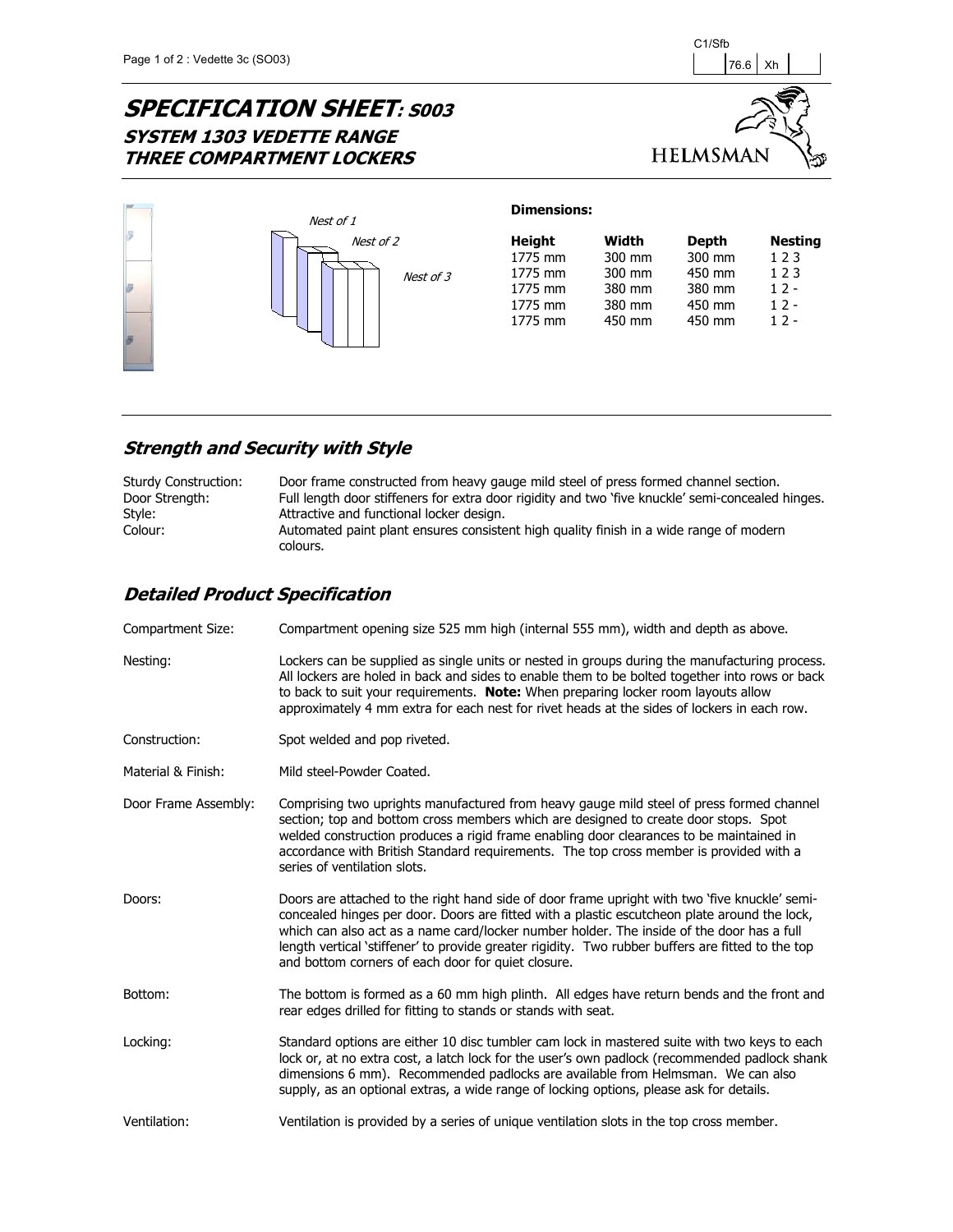| Page 2 of 2: Vedette 3c (SO03) |                                                                                                                                                                                                                                                                                                                                                                                                                                                                                                  | 76.6<br>Xh |
|--------------------------------|--------------------------------------------------------------------------------------------------------------------------------------------------------------------------------------------------------------------------------------------------------------------------------------------------------------------------------------------------------------------------------------------------------------------------------------------------------------------------------------------------|------------|
| Paint Finish:                  | Five stage automatic degreasing and phosphating process to remove surface contamination.<br>This base gives improved adhesion and humidity resistance. The powder is electrostaticly<br>applied prior to oven baking at the appropriate temperature.                                                                                                                                                                                                                                             |            |
| Colour Range:                  | Standard locker frame Powder Coated colours is: "Ice". Standard door colours are: "Ice",<br>"Black", "Rockpool", "Smoke", "White", "Skye", "Yellow", "Royale", "Forest" and "Cherry". The<br>Helmsman general brochure illustrates these colours. Exact colour samples are available.                                                                                                                                                                                                            |            |
| <b>OPTIONAL EXTRAS:</b>        | The following can be supplied at an additional cost and, if included, will be specified in the<br>quotation.                                                                                                                                                                                                                                                                                                                                                                                     |            |
| Perforation:                   | Most parts of the locker can be perforated with the unique 'Helmsman' perforation profile.                                                                                                                                                                                                                                                                                                                                                                                                       |            |
| Locker Numbering:              | a) Number Label – Made of silver polyester, with a permanent, self-adhesive back. Numbers<br>are printed in black and can comprise one to four digits including letters.<br>b) Number Plate – Made of laminated plastic, white numbers on black, numbers can comprise<br>one to four digits including letters.<br>Number Discs - Laminated plastic 25 mm diameter, white numbers on black, numbers can<br>C)<br>comprise one to four digits. The disc is holed and a split key ring is provided. |            |
| Stands/with Seats:             | Lockers can be provided with either stands or stands with seats with or without adjustable<br>feet. Please refer to Specification Sheet S015.                                                                                                                                                                                                                                                                                                                                                    |            |
| <b>Sloping Tops:</b>           | Lockers can be manufactured with a sloping top (Gradient 1:3) ie, 450 mm deep unit<br>increased height at rear 150 mm.                                                                                                                                                                                                                                                                                                                                                                           |            |
| End Panels:                    | For aesthetic appearance and to protect row ends, specifically designed end panels are<br>available.                                                                                                                                                                                                                                                                                                                                                                                             |            |
| Installation:                  | Helmsman offers a full installation service for its products.                                                                                                                                                                                                                                                                                                                                                                                                                                    |            |

**After-sales Service:** All of our products are supported by the Helmsman Service team who provide technical advice, maintenance schemes, prompt delivery of replacement keys/parts and product refurbishment. Contact them on 01284 727633 or email service@helmsman.co.uk

- Health & Safety: Lockers must be firmly secured to wall or floor and fixed together in runs for safety purposes. If applicable, install in accordance with specific product instructions.
- All dimensions are nominal.
- To enable us to interpret your requirements accurately, please state at time of enquiry/order the choice of locker type, colour, locking and nesting arrangement and delivery requirement.
- The products described in this specification sheet herein are the subjects of patent, trademark, design and copyright protection or application thereof.
- In the interest of efficiency and service to our customers, the company reserves the right to modify the specifications of any of its products.



Certificate Number FM12508

**HELMSMAN** 

Helmsman is the trading name of Sperrin Metal Products Ltd

1 Northern Way, Bury St Edmunds, Suffolk, IP32 6NH, United Kingdom Tel: (+44) 01284 727600 Fax: (+44) 01284 727601 www.helmsman.co.uk sales@helmsman.co.uk

C<sub>1</sub>/Sf<sub>b</sub>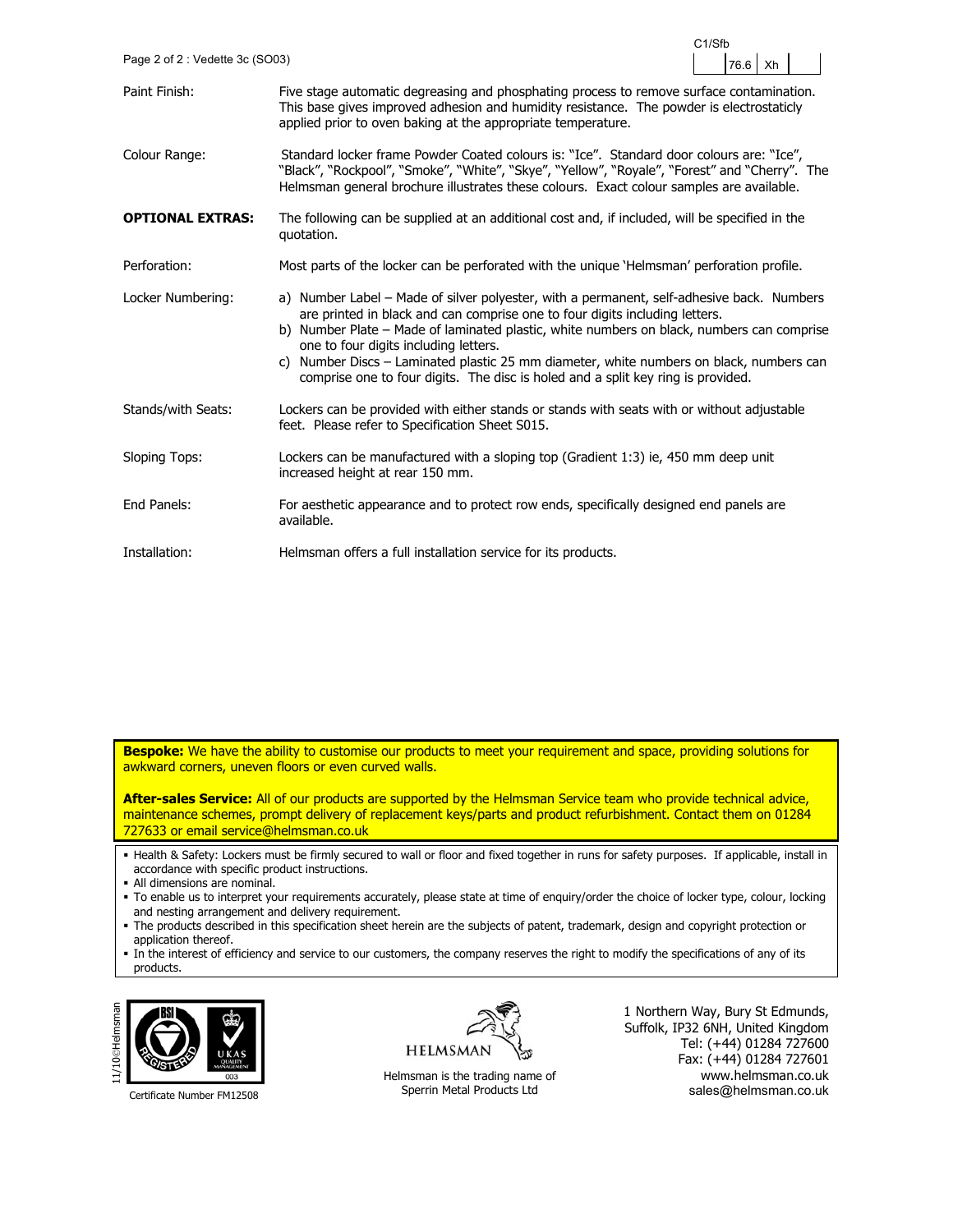# **SPECIFICATION SHEET: S004 SYSTEM 1304 VEDETTE RANGE FOUR COMPARTMENT LOCKERS**





#### **Strength and Security with Style**

| Sturdy Construction: | Door frame constructed from heavy gauge mild steel of press formed channel section.               |
|----------------------|---------------------------------------------------------------------------------------------------|
| Door Strength:       | Full length door stiffeners for extra door rigidity and two 'five knuckle' semi-concealed hinges. |
| Style:               | Attractive and functional locker design.                                                          |
| Colour:              | Automated paint plant ensures consistent high quality finish in a wide range of modern            |
|                      | colours.                                                                                          |

| Compartment Size:    | Compartment opening size 390 mm high (internal 420 mm), width and depth as above.                                                                                                                                                                                                                                                                                                                                                                     |
|----------------------|-------------------------------------------------------------------------------------------------------------------------------------------------------------------------------------------------------------------------------------------------------------------------------------------------------------------------------------------------------------------------------------------------------------------------------------------------------|
| Nesting:             | Lockers can be supplied as single units or nested in groups during the manufacturing process.<br>All lockers are holed in back and sides to enable them to be bolted together into rows or back<br>to back to suit your requirements. Note: When preparing locker room layouts allow<br>approximately 4 mm extra for each nest for rivet heads at the sides of lockers in each row.                                                                   |
| Construction:        | Spot welded and pop riveted.                                                                                                                                                                                                                                                                                                                                                                                                                          |
| Material & Finish:   | Mild steel-stove enamelled.                                                                                                                                                                                                                                                                                                                                                                                                                           |
| Door Frame Assembly: | Comprising two uprights manufactured from heavy gauge mild steel of press formed channel<br>section; top and bottom cross members which are designed to create door stops. Spot<br>welded construction produces a rigid frame enabling door clearances to be maintained in<br>accordance with British Standard requirements. The top cross member is provided with a<br>series of ventilation slots.                                                  |
| Doors:               | Doors are attached to the right hand side of door frame upright with two 'five knuckle' semi-<br>concealed hinges per door. Doors are fitted with a plastic escutcheon plate around the lock,<br>which can also act as a name card/locker number holder. The inside of the door has a full<br>length vertical 'stiffener' to provide greater rigidity. Two rubber buffers are fitted to the top<br>and bottom corners of each door for quiet closure. |
| Bottom:              | The bottom is formed as a 60 mm high plinth. All edges have return bends and the front and<br>rear edges drilled for fitting to stands or stands with seat.                                                                                                                                                                                                                                                                                           |
| Locking:             | Standard options are either 10 disc tumbler cam lock in mastered suite with two keys to each<br>lock or, at no extra cost, a latch lock for the user's own padlock (recommended padlock shank<br>dimensions 6 mm). Recommended padlocks are available from Helmsman. We can also<br>supply, as an optional extras, a wide range of locking options, please ask for details.                                                                           |
| Ventilation:         | Ventilation is provided by a series of unique ventilation slots in the top cross member.                                                                                                                                                                                                                                                                                                                                                              |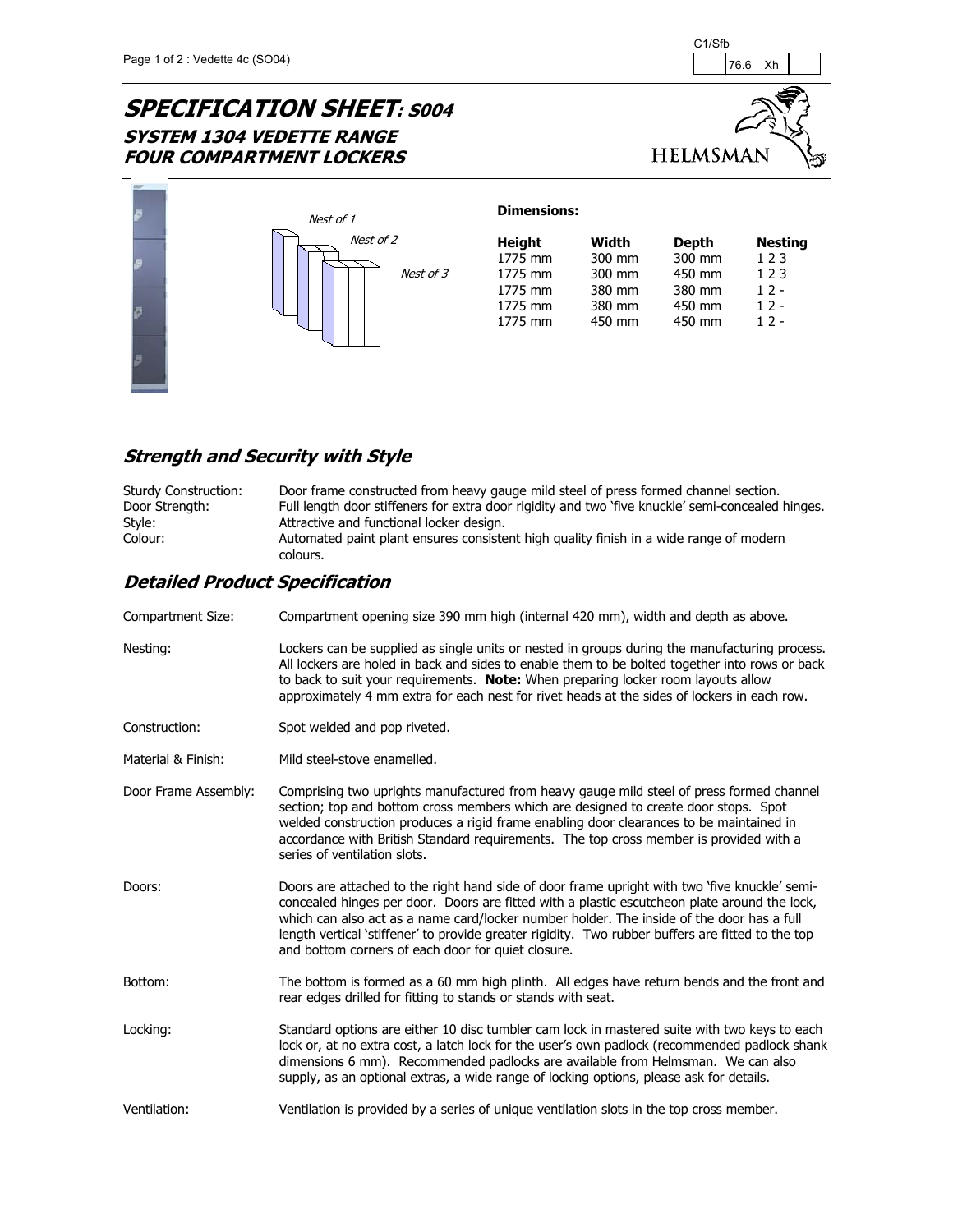

| Paint Finish:           | Five stage automatic degreasing and phosphating process to remove surface contamination.<br>This base gives improved adhesion and humidity resistance. The paint is applied by high-<br>speed electrostatic rotating bells, which are computer controlled to ensure the correct<br>thickness of paint is applied. The component parts are then stove enamelled at the correct<br>temperature to ensure a hard paint finish is achieved.                                                       |
|-------------------------|-----------------------------------------------------------------------------------------------------------------------------------------------------------------------------------------------------------------------------------------------------------------------------------------------------------------------------------------------------------------------------------------------------------------------------------------------------------------------------------------------|
| Colour Range:           | Standard locker frame Powder Coated colours is: "Ice". Standard door colours are: "Ice",<br>"Black", "Rockpool", "Smoke", "White", "Skye", "Yellow", "Royale", "Forest" and "Cherry". The<br>Helmsman general brochure illustrates these colours. Exact colour samples are available.                                                                                                                                                                                                         |
| <b>OPTIONAL EXTRAS:</b> | The following can be supplied at an additional cost and, if included, will be specified in the<br>quotation.                                                                                                                                                                                                                                                                                                                                                                                  |
| Perforation:            | Most parts of the locker can be perforated with the unique 'Helmsman' perforation profile<br>(please refer to Information Sheet I008).                                                                                                                                                                                                                                                                                                                                                        |
| Locker Numbering:       | a) Number Label – Made of silver polyester, with a permanent, self-adhesive back. Numbers<br>are printed in black and can comprise one to four digits including letters.<br>b) Number Plate - Made of laminated plastic, white numbers on black, numbers can comprise<br>one to four digits including letters.<br>c) Number Discs - Laminated plastic 25 mm diameter, white numbers on black, numbers can<br>comprise one to four digits. The disc is holed and a split key ring is provided. |
| Stands/with Seats:      | Lockers can be provided with either stands or stands with seats with or without adjustable<br>feet. Please refer to Specification Sheet S015.                                                                                                                                                                                                                                                                                                                                                 |
| <b>Sloping Tops:</b>    | Lockers can be manufactured with a sloping top. Gradient 1:3, ie<br>300 mm deep unit increased height at rear 100 mm<br>380 mm deep unit increased height at rear 126 mm<br>450 mm deep unit increased height at rear 150 mm                                                                                                                                                                                                                                                                  |
| End Panels:             | For aesthetic appearance and to protect row ends, specifically designed end panels are<br>available.                                                                                                                                                                                                                                                                                                                                                                                          |
| Installation:           | Helmsman offers a full installation service for its products.                                                                                                                                                                                                                                                                                                                                                                                                                                 |

**After-sales Service:** All of our products are supported by the Helmsman Service team who provide technical advice, maintenance schemes, prompt delivery of replacement keys/parts and product refurbishment. Contact them on 01284 727633 or email service@helmsman.co.uk

- Health & Safety: Lockers must be firmly secured to wall or floor and fixed together in runs for safety purposes. If applicable, install in accordance with specific product instructions.
- All dimensions are nominal.
- To enable us to interpret your requirements accurately, please state at time of enquiry/order the choice of locker type, colour, locking and nesting arrangement and delivery requirement.
- The products described in this specification sheet herein are the subjects of patent, trademark, design and copyright protection or application thereof.
- In the interest of efficiency and service to our customers, the company reserves the right to modify the specifications of any of its products.



Certificate Number FM12508

**HELMSMAN** 

Helmsman is the trading name of Sperrin Metal Products Ltd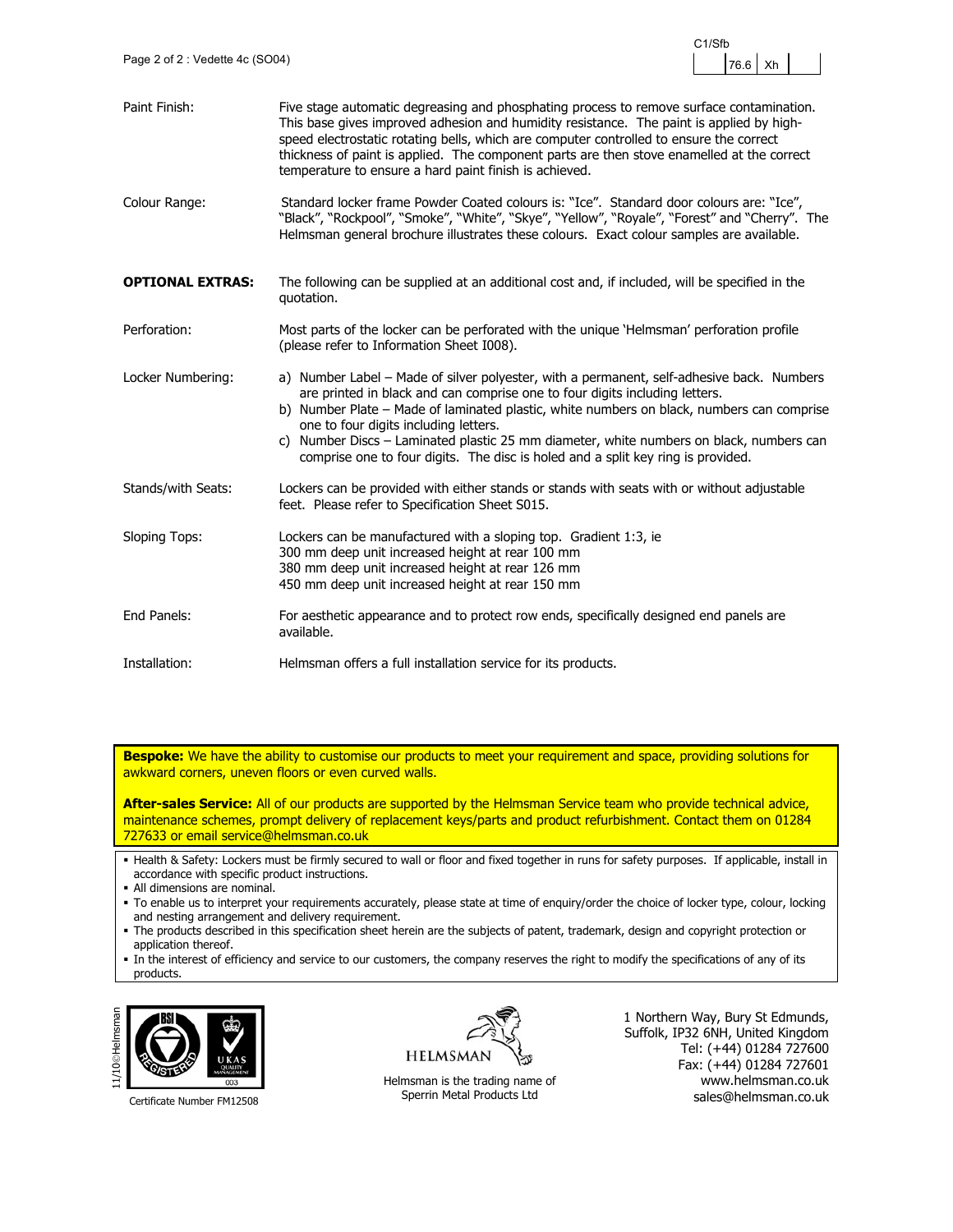# **SPECIFICATION SHEET: S005 SYSTEM 1305 VEDETTE RANGE FIVE COMPARTMENT LOCKERS**





### **Strength and Security with Style**

| Sturdy Construction: | Door frame constructed from heavy gauge mild steel of press formed channel section.                |
|----------------------|----------------------------------------------------------------------------------------------------|
| Door Strength:       | Full length door stiffeners for extra door rigidity and two 'five knuckle' semi-concealed hinges.  |
| Style:               | Attractive and functional locker design.                                                           |
| Colour:              | Automated paint plant ensures consistent high quality finish in a wide range of modern<br>colours. |

| Compartment Size:    | Compartment opening size 306 mm high (internal 336 mm), width and depth as above.                                                                                                                                                                                                                                                                                                                                                                     |
|----------------------|-------------------------------------------------------------------------------------------------------------------------------------------------------------------------------------------------------------------------------------------------------------------------------------------------------------------------------------------------------------------------------------------------------------------------------------------------------|
| Nesting:             | Lockers can be supplied as single units or nested in groups during the manufacturing process.<br>All lockers are holed in back and sides to enable them to be bolted together into rows or back<br>to back to suit your requirements.<br>Note: When preparing locker room layouts allow approximately 4 mm extra for each nest for<br>rivet heads at the sides of lockers in each row.                                                                |
| Construction:        | Spot welded and pop riveted.                                                                                                                                                                                                                                                                                                                                                                                                                          |
| Material & Finish:   | Mild steel-Powder Coated.                                                                                                                                                                                                                                                                                                                                                                                                                             |
| Door Frame Assembly: | Comprising two uprights manufactured from heavy gauge mild steel of press formed channel<br>section; top and bottom cross members which are designed to create door stops. Spot<br>welded construction produces a rigid frame enabling door clearances to be maintained in<br>accordance with British Standard requirements. The top cross member is provided with a<br>series of ventilation slots.                                                  |
| Doors:               | Doors are attached to the right hand side of door frame upright with two 'five knuckle' semi-<br>concealed hinges per door. Doors are fitted with a plastic escutcheon plate around the lock,<br>which can also act as a name card/locker number holder. The inside of the door has a full<br>length vertical 'stiffener' to provide greater rigidity. Two rubber buffers are fitted to the top<br>and bottom corners of each door for quiet closure. |
| Bottom:              | The bottom is formed as a 60 mm high plinth. All edges have return bends and the front and<br>rear edges drilled for fitting to stands or stands with seat.                                                                                                                                                                                                                                                                                           |
| Locking:             | Standard options are either 10 disc tumbler cam lock in mastered suite with two keys to each<br>lock or, at no extra cost, a latch lock for the user's own padlock (recommended padlock shank<br>dimensions 6 mm). Recommended padlocks are available from Helmsman. We can also<br>supply, as an optional extras, a wide range of locking options, please ask for details.                                                                           |
| Ventilation:         | Ventilation is provided by a series of unique ventilation slots in the top cross member.                                                                                                                                                                                                                                                                                                                                                              |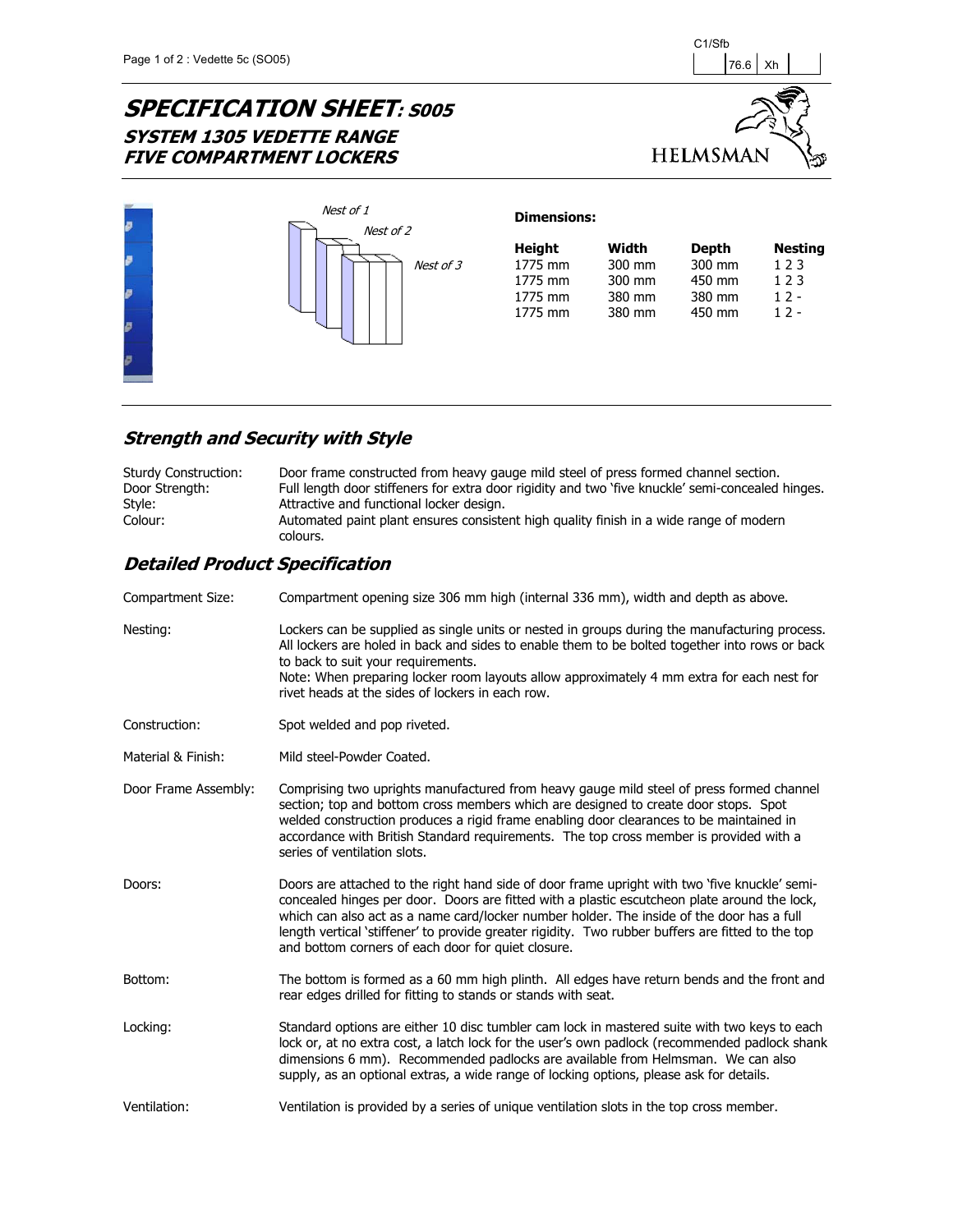

| Paint Finish:           | Five stage automatic degreasing and phosphating process to remove surface contamination.<br>This base gives improved adhesion and humidity resistance. The powder is electrostatically<br>applied prior to oven baking at the appropriate temperature.                                                                                                                                                                                                                                        |
|-------------------------|-----------------------------------------------------------------------------------------------------------------------------------------------------------------------------------------------------------------------------------------------------------------------------------------------------------------------------------------------------------------------------------------------------------------------------------------------------------------------------------------------|
| Colour Range:           | Standard locker frame Powder Coated colours is: "Ice". Standard door colours are: "Ice",<br>"Black", "Rockpool", "Smoke", "White", "Skye", "Yellow", "Royale", "Forest" and "Cherry". The<br>Helmsman general brochure illustrates these colours. Exact colour samples are available.                                                                                                                                                                                                         |
| <b>OPTIONAL EXTRAS:</b> | The following can be supplied at an additional cost and, if included, will be specified in the<br>quotation.                                                                                                                                                                                                                                                                                                                                                                                  |
| Perforation:            | Most parts of the locker can be perforated with the unique 'Helmsman' perforation profile<br>(please refer to Information Sheet I008).                                                                                                                                                                                                                                                                                                                                                        |
| Locker Numbering:       | a) Number Label – Made of silver polyester, with a permanent, self-adhesive back. Numbers<br>are printed in black and can comprise one to four digits including letters.<br>b) Number Plate - Made of laminated plastic, white numbers on black, numbers can comprise<br>one to four digits including letters.<br>c) Number Discs – Laminated plastic 25 mm diameter, white numbers on black, numbers can<br>comprise one to four digits. The disc is holed and a split key ring is provided. |
| Stands/with Seats:      | Lockers can be provided with either stands or stands with seats with or without adjustable<br>feet. Please refer to Specification Sheet S015.                                                                                                                                                                                                                                                                                                                                                 |
| <b>Sloping Tops:</b>    | Lockers can be manufactured with a sloping top. Gradient 1:3, ie<br>300 mm deep unit increased height at rear 100 mm<br>380 mm deep unit increased height at rear 126 mm<br>450 mm deep unit increased height at rear 150 mm                                                                                                                                                                                                                                                                  |
| End Panels:             | For aesthetic appearance and to protect row ends, specifically designed end panels are<br>available.                                                                                                                                                                                                                                                                                                                                                                                          |
| Installation:           | Helmsman offers a full installation service for its products.                                                                                                                                                                                                                                                                                                                                                                                                                                 |

**After-sales Service:** All of our products are supported by the Helmsman Service team who provide technical advice, maintenance schemes, prompt delivery of replacement keys/parts and product refurbishment. Contact them on 01284 727633 or email service@helmsman.co.uk

- Health & Safety: Lockers must be firmly secured to wall or floor and fixed together in runs for safety purposes. If applicable, install in accordance with specific product instructions.
- All dimensions are nominal.
- To enable us to interpret your requirements accurately, please state at time of enquiry/order the choice of locker type, colour, locking and nesting arrangement and delivery requirement.
- The products described in this specification sheet herein are the subjects of patent, trademark, design and copyright protection or application thereof.
- In the interest of efficiency and service to our customers, the company reserves the right to modify the specifications of any of its products.



Certificate Number FM12508



Helmsman is the trading name of Sperrin Metal Products Ltd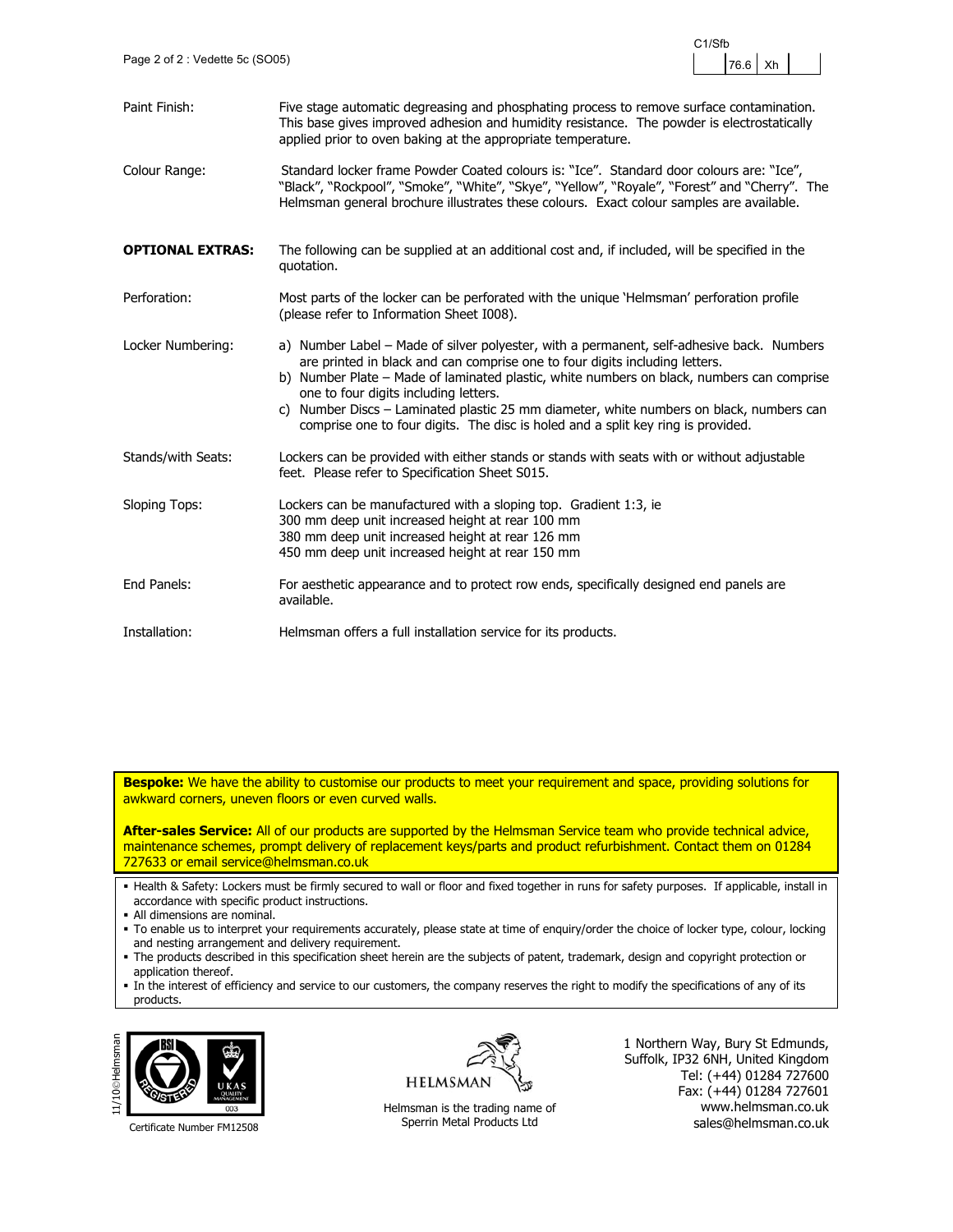# **SPECIFICATION SHEET**: S006 **SYSTEM 1306 VEDETTE RANGE SIX COMPARTMENT LOCKERS**





### **Strength and Security with Style**

| Sturdy Construction: | Door frame constructed from heavy gauge mild steel of press formed channel section.               |
|----------------------|---------------------------------------------------------------------------------------------------|
| Door Strength:       | Full length door stiffeners for extra door rigidity and two 'five knuckle' semi-concealed hinges. |
| Style:               | Attractive and functional locker design.                                                          |
| Colour:              | Automated paint plant ensures consistent high quality finish in a wide range of modern            |
|                      | colours.                                                                                          |

| Compartment Size:    | Compartment opening size 250 mm high (internal 280 mm), width and depth as above.                                                                                                                                                                                                                                                                                                                                                                     |
|----------------------|-------------------------------------------------------------------------------------------------------------------------------------------------------------------------------------------------------------------------------------------------------------------------------------------------------------------------------------------------------------------------------------------------------------------------------------------------------|
| Nesting:             | Lockers can be supplied as single units or nested in groups during the manufacturing process.<br>All lockers are holed in back and sides to enable them to be bolted together into rows or back<br>to back to suit your requirements. Note: When preparing locker room layouts allow<br>approximately 4 mm extra for each nest for rivet heads at the sides of lockers in each row.                                                                   |
| Construction:        | Spot welded and pop riveted.                                                                                                                                                                                                                                                                                                                                                                                                                          |
| Material & Finish:   | Mild steel-Powder Coated.                                                                                                                                                                                                                                                                                                                                                                                                                             |
| Door Frame Assembly: | Comprising two uprights manufactured from heavy gauge mild steel of press formed channel<br>section; top and bottom cross members which are designed to create door stops. Spot<br>welded construction produces a rigid frame enabling door clearances to be maintained in<br>accordance with British Standard requirements. The top cross member is provided with a<br>series of ventilation slots.                                                  |
| Doors:               | Doors are attached to the right hand side of door frame upright with two 'five knuckle' semi-<br>concealed hinges per door. Doors are fitted with a plastic escutcheon plate around the lock,<br>which can also act as a name card/locker number holder. The inside of the door has a full<br>length vertical 'stiffener' to provide greater rigidity. Two rubber buffers are fitted to the top<br>and bottom corners of each door for quiet closure. |
| Bottom:              | The bottom is formed as a 60 mm high plinth. All edges have return bends and the front and<br>rear edges drilled for fitting to stands or stands with seat.                                                                                                                                                                                                                                                                                           |
| Locking:             | Standard options are either 10 disc tumbler cam lock in mastered suite with two keys to each<br>lock or, at no extra cost, a latch lock for the user's own padlock (recommended padlock shank<br>dimensions 6 mm). Recommended padlocks are available from Helmsman. We can also<br>supply, as an optional extras, a wide range of locking options, please ask for details.                                                                           |
| Ventilation:         | Ventilation is provided by a series of unique ventilation slots in the top cross member.                                                                                                                                                                                                                                                                                                                                                              |